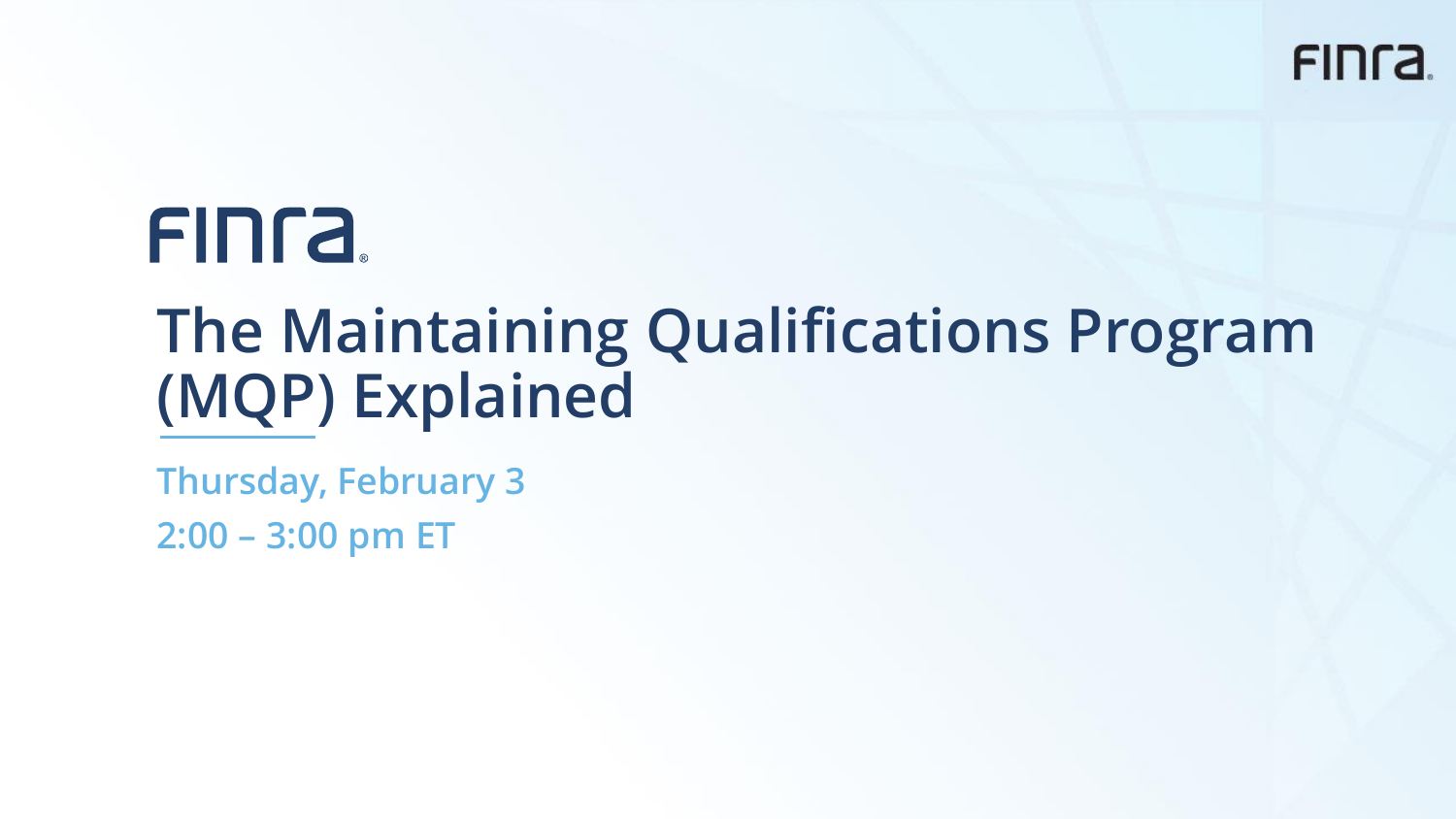#### **Agenda**

#### **FINCA**

#### **CE Transformation Overview 01**

- **02** The Maintaining Qualifications Program (MQP)
- **03MQP Eligibility Conditions** - 1
- **MQP Lookback Provision 04**
- **MQP Participation Conditions 05**
- **06 Resources**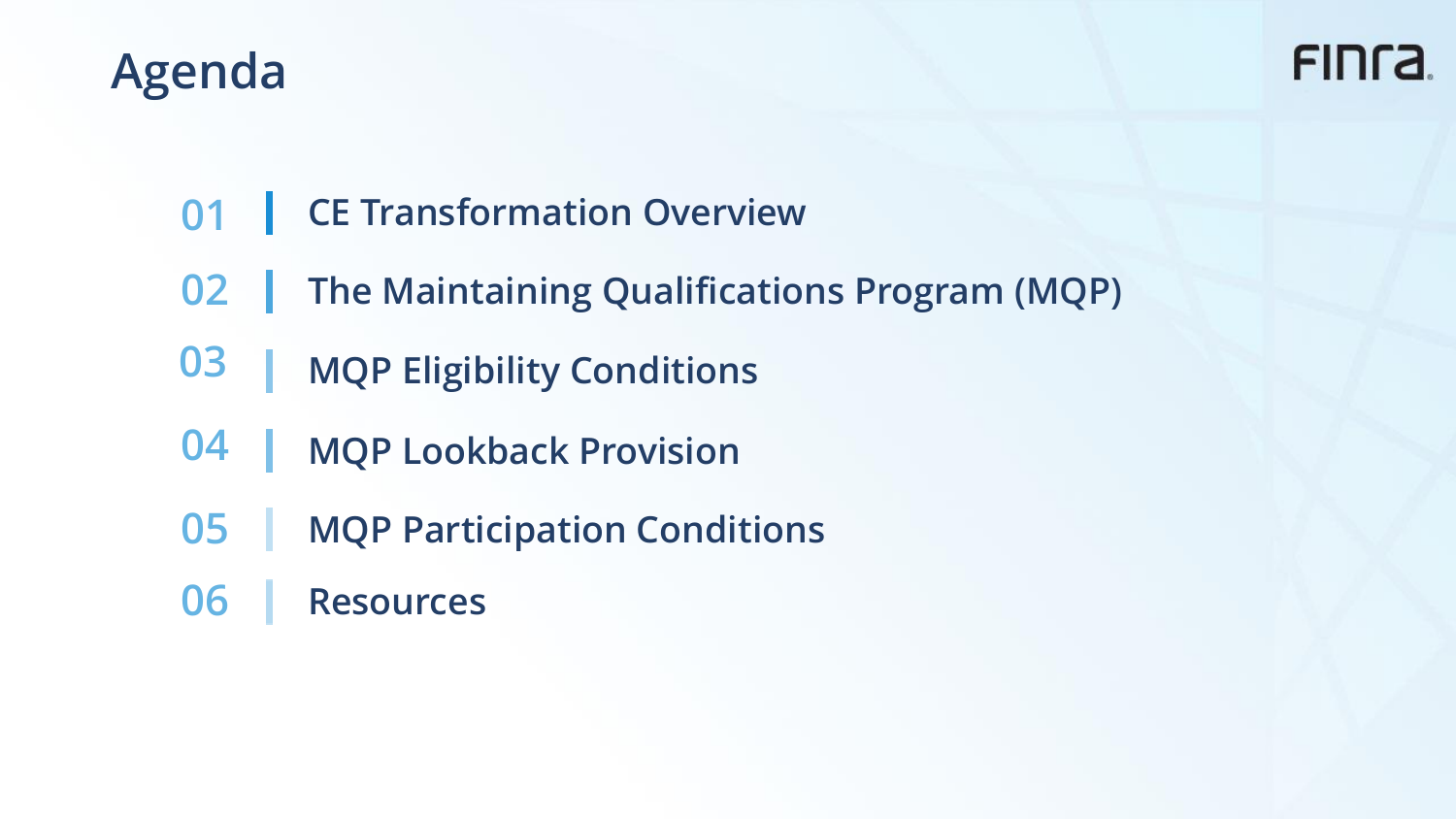#### **CE Transformation - Overview**

- o **In 2018, the Securities Industry Regulatory Council on Continuing Education ("CE Council") made recommendations to further enhance the Securities Industry CE Program**
- o **In support of CE Council's recommendations, FINRA filed proposed rule changes that were approved by the SEC on [Sep 21, 2021](https://www.finra.org/rules-guidance/rule-filings/sr-finra-2021-015)**
- o **FINRA published [Regulatory Notice 21-41](https://www.finra.org/rules-guidance/notices/21-41) announcing the effective dates and operational implementation of upcoming changes**
- o **FINRA continues to work with CE Council and partner SROs to implement the CE Transformation**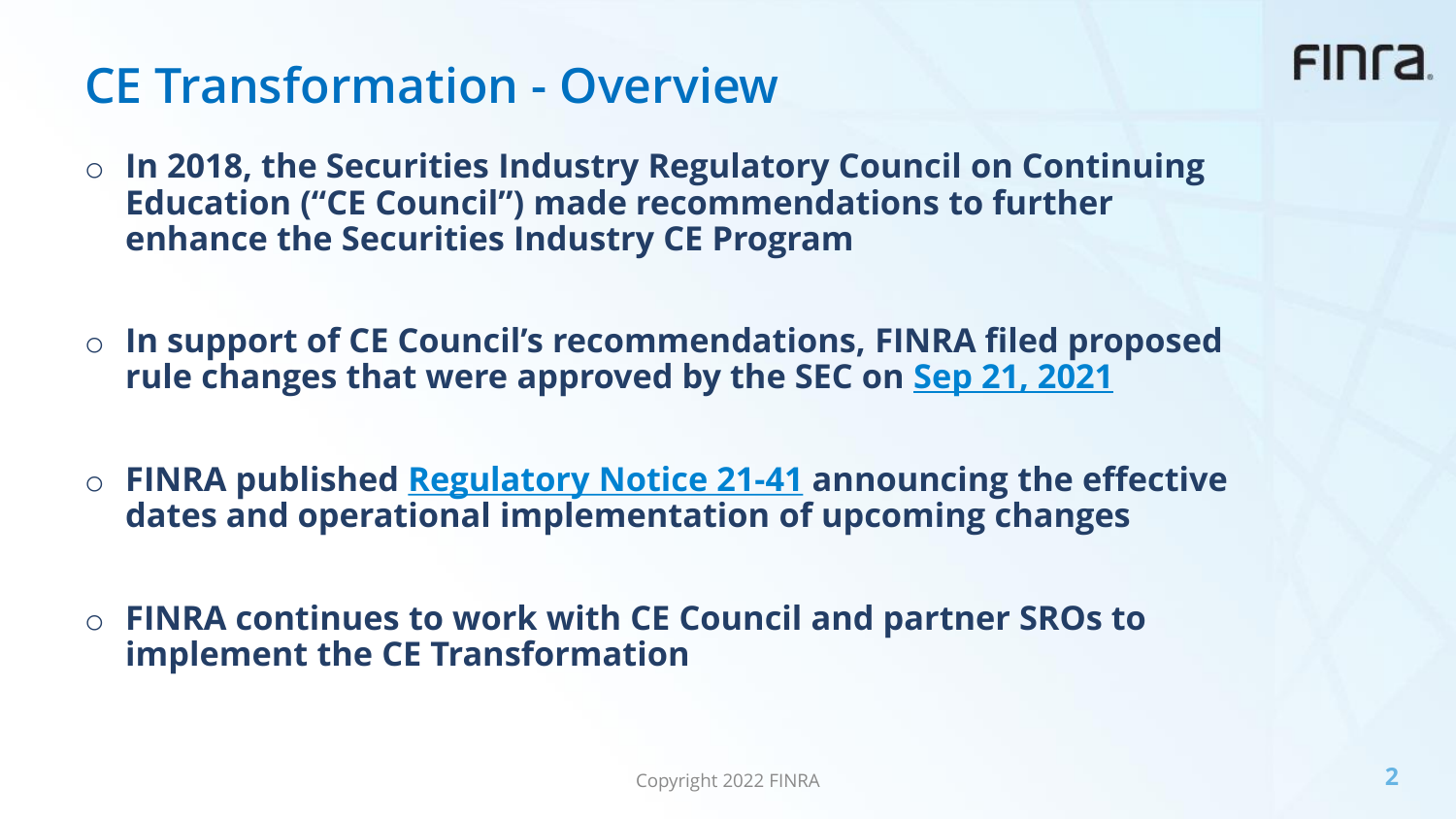#### **CE Transformation – Regulatory Element**

- o **Rule 1240(a) – becomes effective January 1, 2023**
	- Annual requirement December 31 deadline
	- Content will be registration-targeted and include timely education on regulatory matters (e.g., rule changes, industry hot topics)
	- Current session fee will change from \$55 to \$18
- o **Regulatory Element learning topics will be published in advance to assist firms in planning their Firm Element programs**
	- 2023 topics will be published by October 1, 2022
- o **FINRA system(s) functionality will be enhanced to facilitate compliance with the Regulatory Element requirements (e.g., tracking, notifications, reporting capabilities)**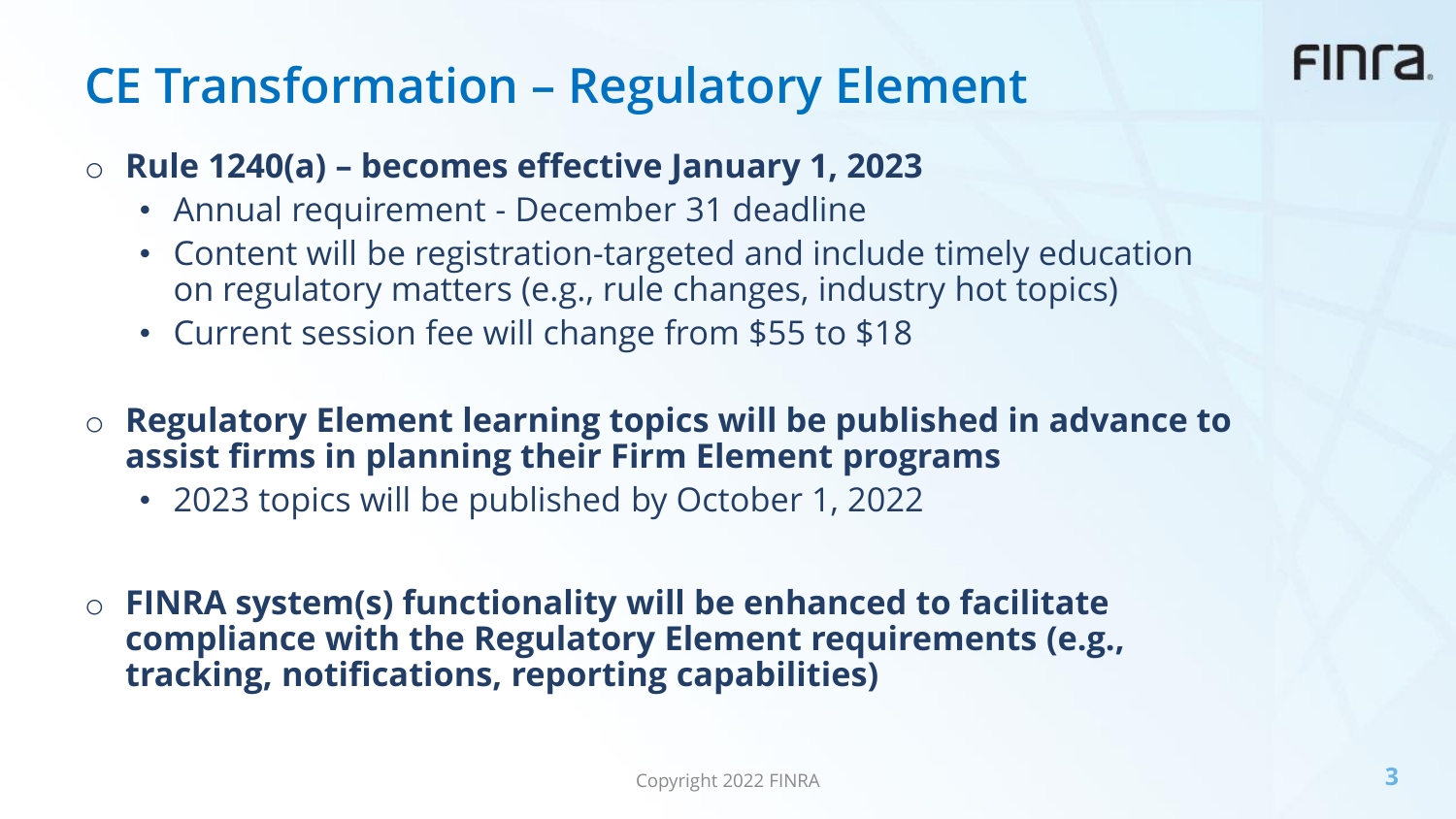#### **CE Transformation – Firm Element**

- o **Rule 1240(b) – becomes effective January 1, 2023**
	- Firm Element training extended to all registered persons
	- Explicit recognition of other training requirements for purposes of satisfying Firm Element (e.g., ACM, AML)
- o **Improve guidance and resources provided to firms for conducting the Firm Element annual needs analysis and training program**
- o **Create a centralized content catalog that would include content created by SROs and training providers that firms may optionally leverage for their firm training**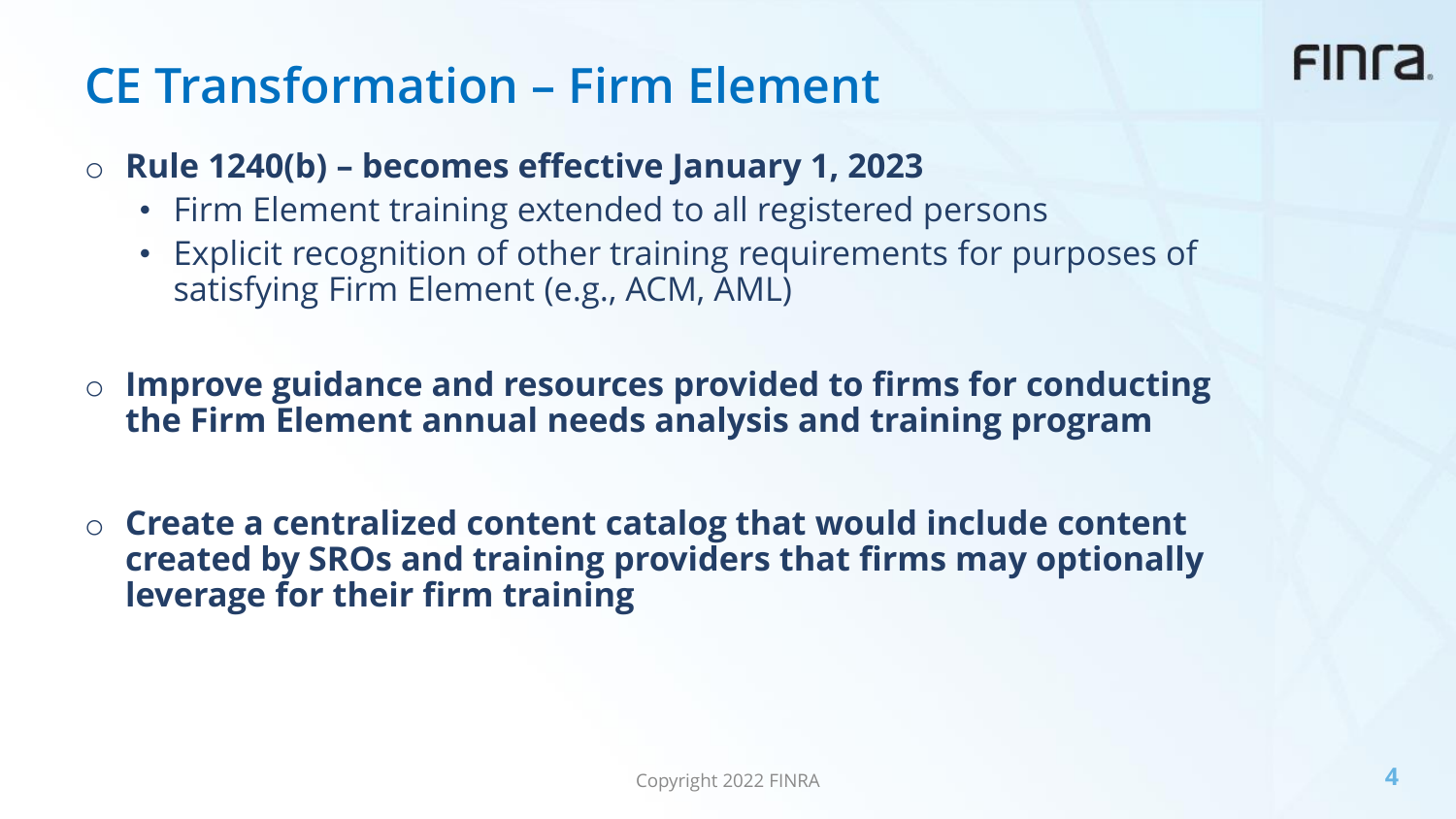## **The Maintaining Qualifications Program (MQP)**

- o **Rule 1240(c) – becomes effective March 15, 2022**
	- Ability for individuals to maintain their qualification(s) after termination of their registration(s) for up to five years
	- Content is specific to the registration category for which an individual wishes to maintain their qualification
	- Annual CE Program consists of Regulatory Element content and Practical Element content selected by FINRA and the CE Council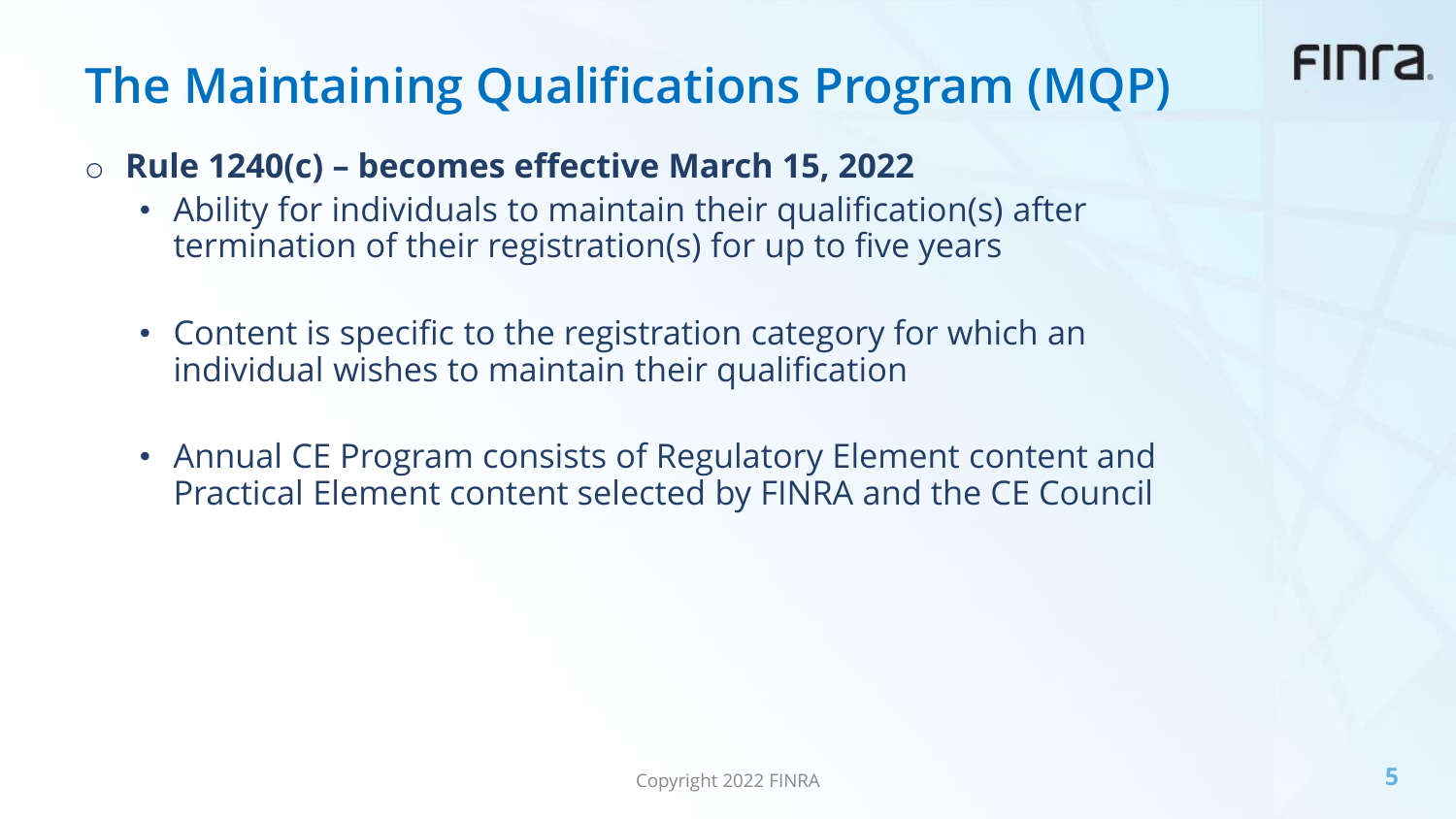### **MQP Eligibility Conditions**

- o **Individual must be registered in terminated registration category for at least one year prior to termination**
- o **Individual must elect to maintain qualification within two years of termination of registration**
- o **Individual must not have been subject to statutory disqualification during last year of registration or after termination**
- o **Individual must not have been CE inactive for two consecutive years at the time they elect to maintain qualification**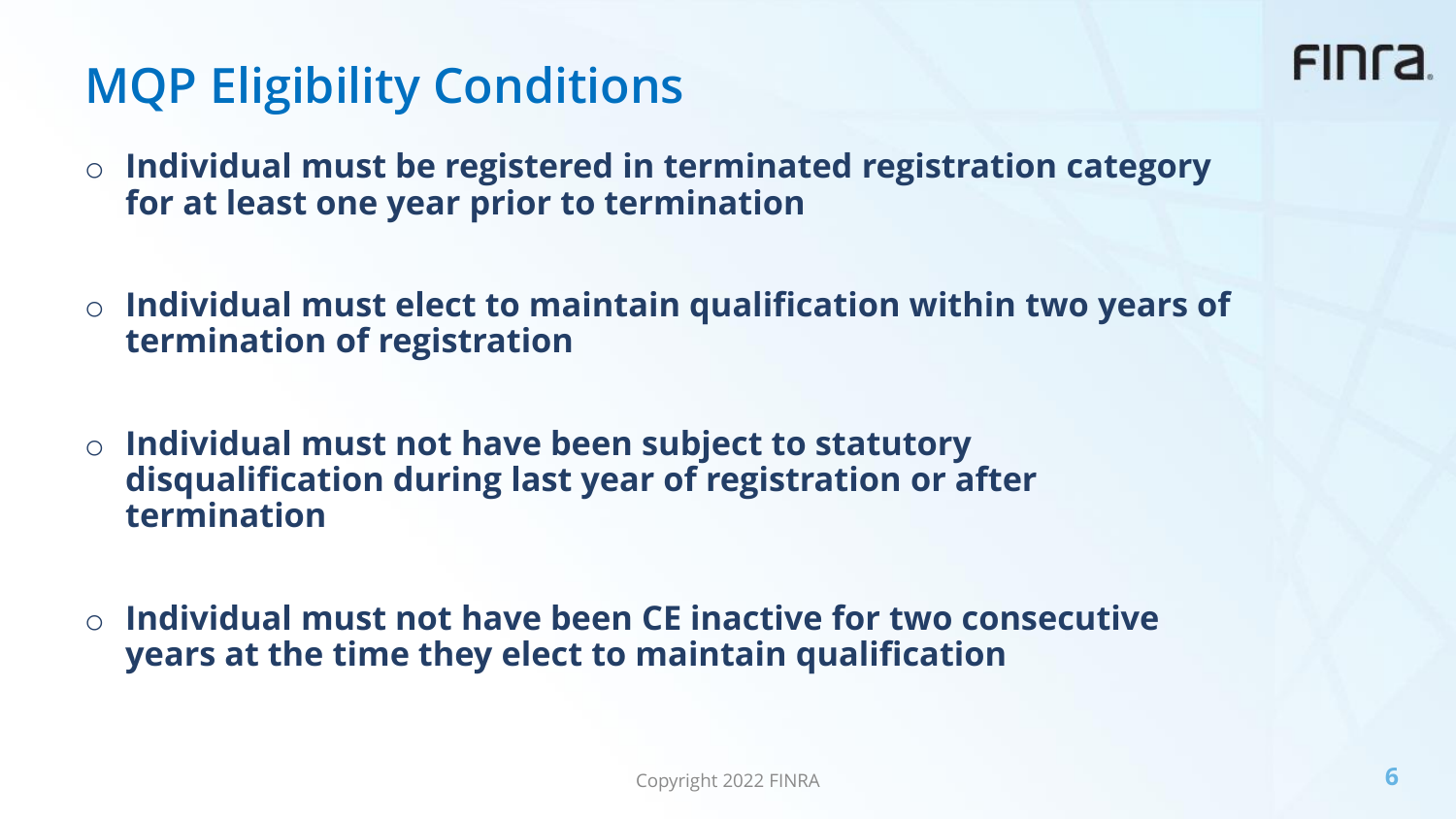### **MQP Participation**

- o **MQP participation is on a registration-by-registration basis**
	- An individual can choose to maintain some or all of their qualifications
- o **An individual whose registrations are partially terminated can enroll in the MQP to maintain the qualifications associated with the terminated registrations**
	- *For example:* An individual was GS and GP registered. The GP registration is terminated. The individual may join the MQP to maintain the Series 24 (GP) qualification, assuming eligibility conditions are met.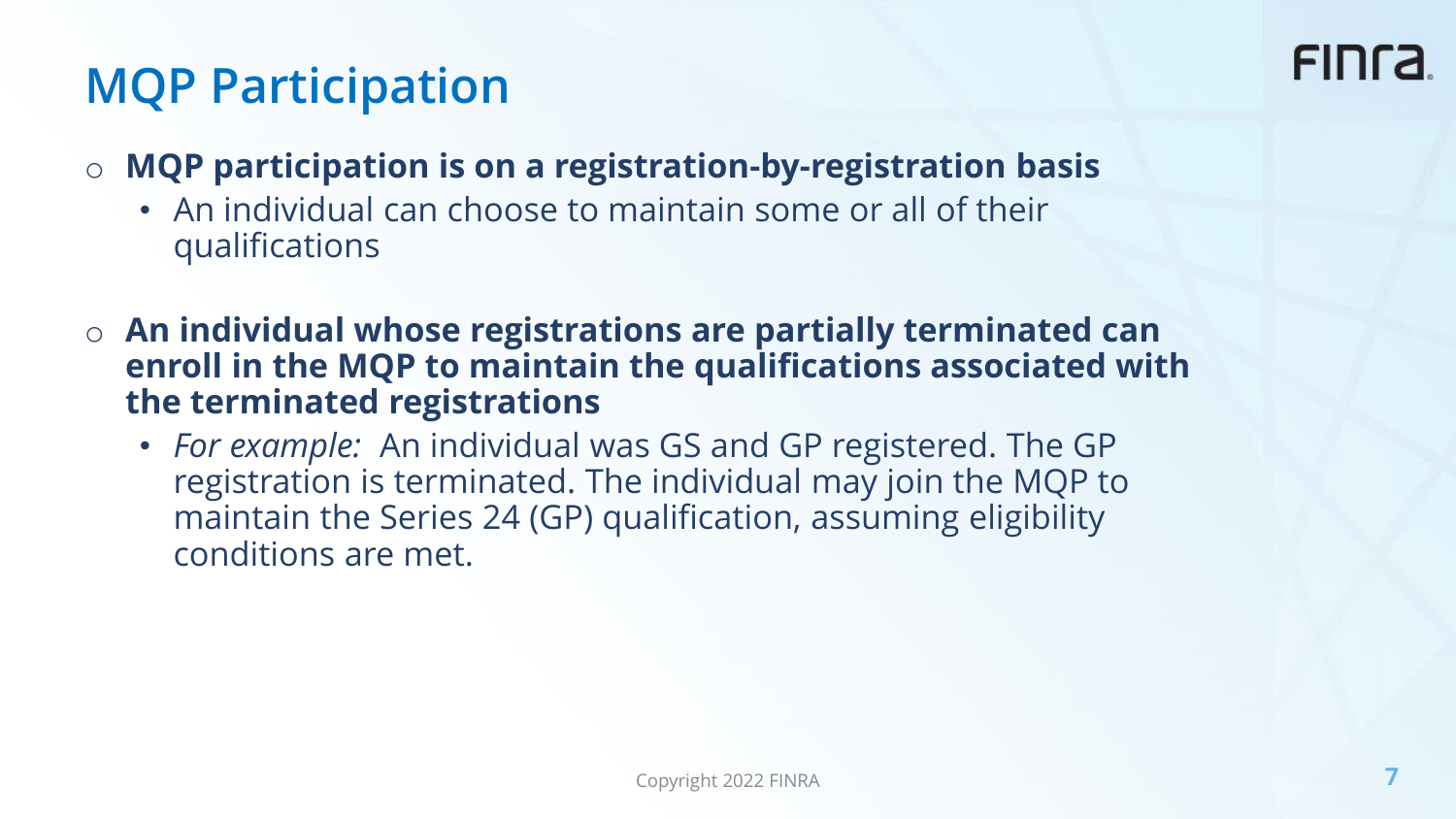### **MQP Participation**

- o **An individual who maintains a principal qualification must also maintain the associated representative qualification unless the representative-level registration is active.**
	- *For example:* An individual who wishes to maintain the Series 4 (Options Principal) must also maintain the SIE and the Series 7 qualifications
- o **If a 'partially terminated' individual enrolls in the MQP and then subsequently fails to maintain their participation in the program there will be no effect on the active registration(s).**
	- *For example:* An individual enrolle*d in the MQP* fails to pay the annual MQP participation fee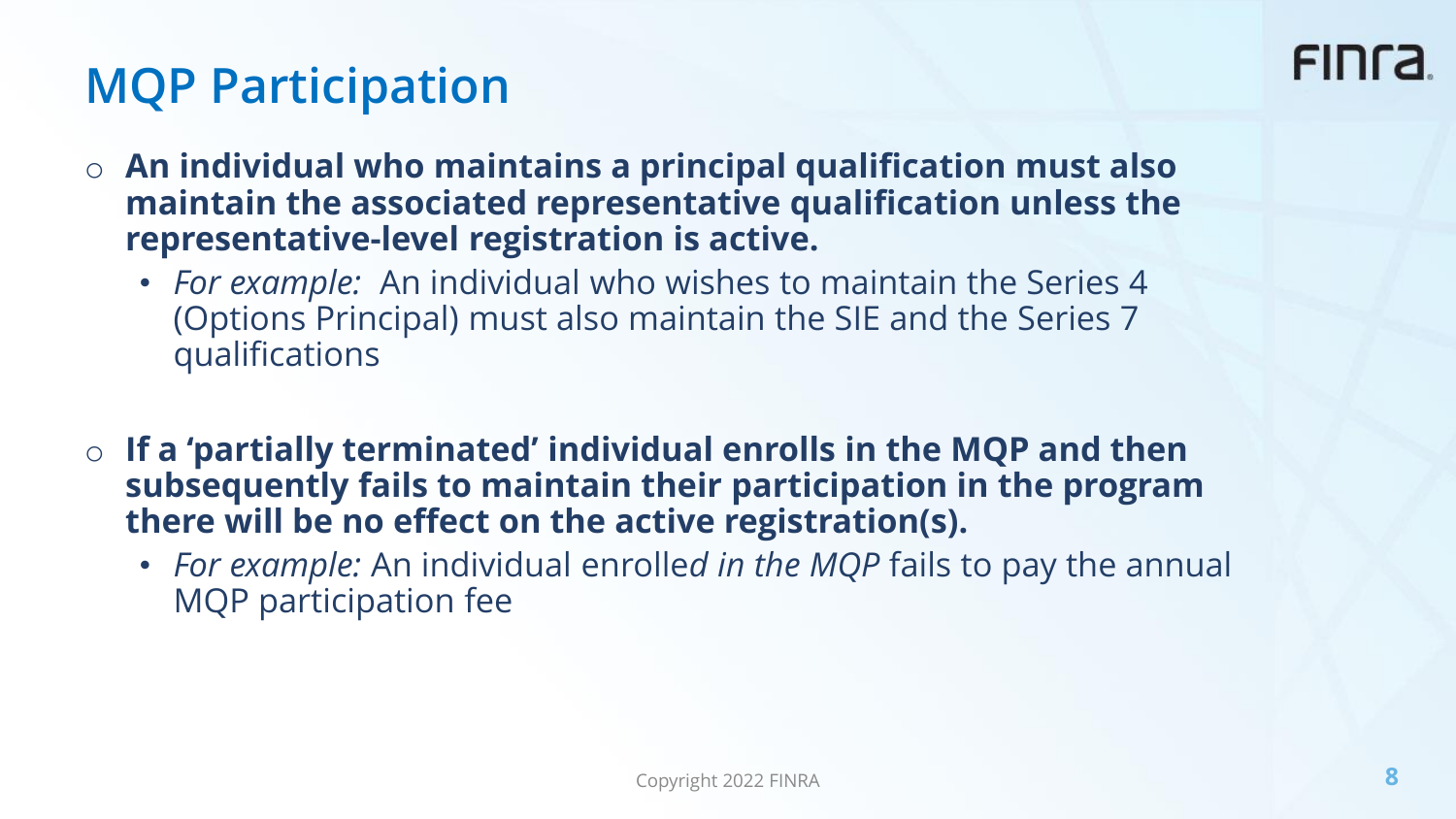#### **MQP Lookback Provision**

- o **MQP enrollment option is extended to the following two groups of individuals:**
	- Individuals who terminated their representative or principal registrations between March 15, 2020 and March 15, 2022
	- Persons who are participating in the Financial Services Affiliate Waiver Program (FSAWP) (Rule 1210.09) prior to March 15, 2022
- o **To participate in the MQP, such individuals must elect to enroll in the MQP between January 31, 2022 and March 15, 2022.**
	- No exceptions or extensions will be granted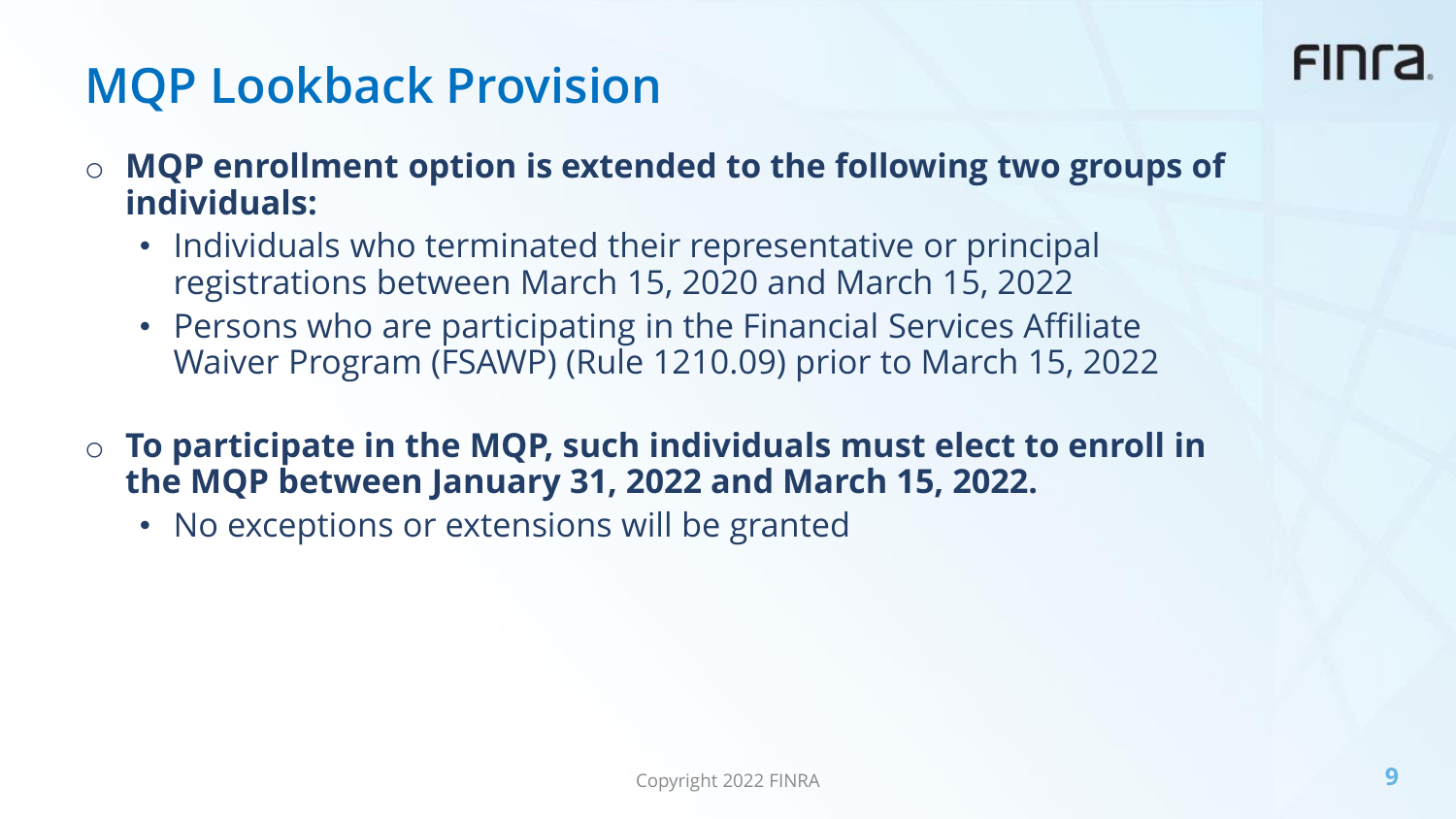### **MQP Lookback Provision**

- o **If these individuals enroll in the MQP, their 5 year MQP participation period will have begun on the date they terminated their registration and not the date they enroll in the MQP.**
	- *For example:* An individual terminated his registration on August 1, 2021. The individual enrolls in the MQP on March 14, 2022. The individual will be able to maintain his qualification through participation in the MQP until August 1, 2026.
- o **For individuals who enroll in the MQP, their 2022 learning assignment will become available on July 1, 2022 and they will have until December 31, 2022 to complete their 2022 continuing education.**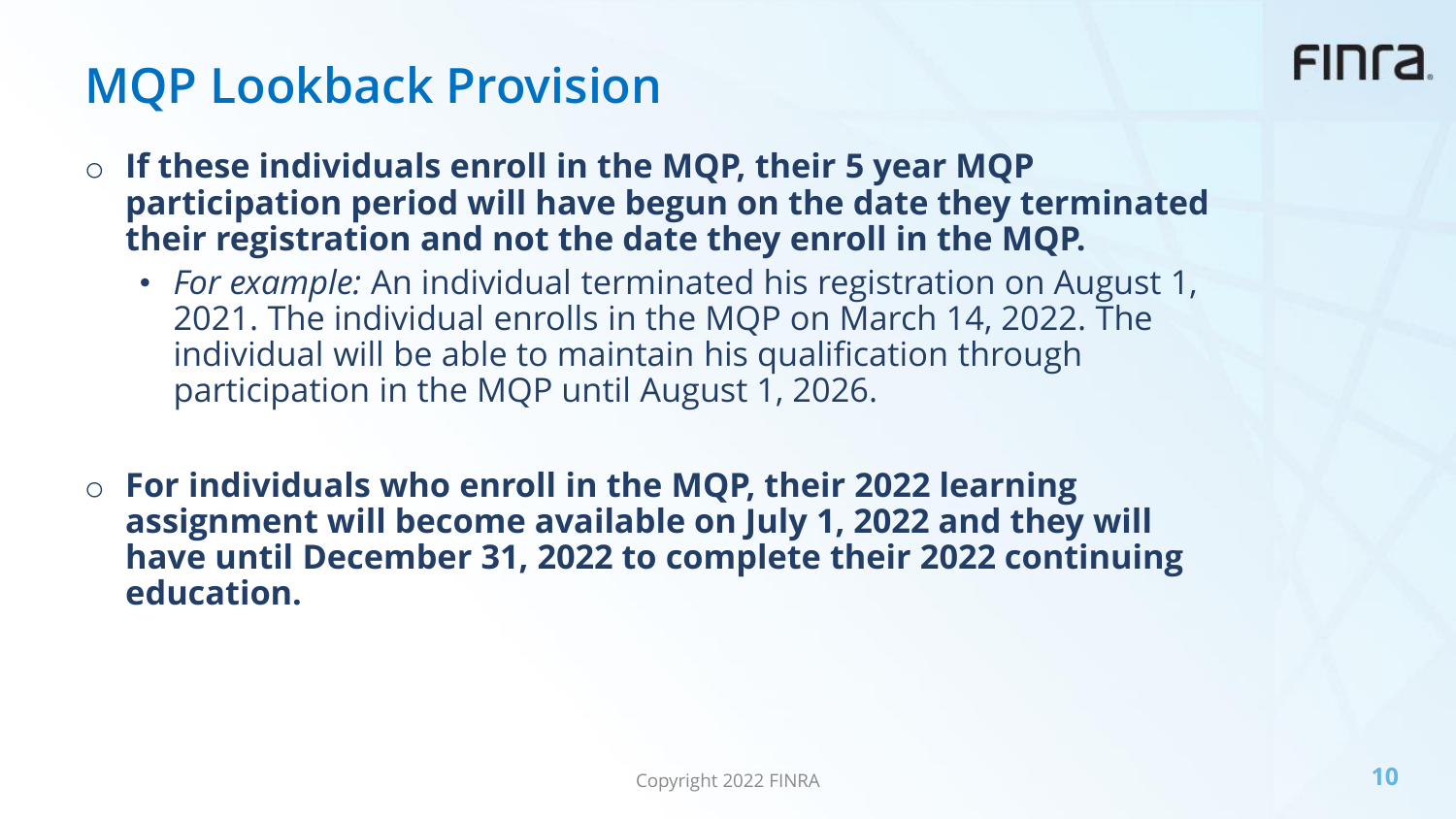#### **MQP Lookback Provision - Outreach**

- o **FINRA is notifying eligible individuals by:**
	- sending emails to notify them of the opportunity to enroll in the MQP
	- sending postcards to more than 80,000 individuals to notify them of the opportunity to enroll in the MQP
	- using social media to announce the creation of the MQP and the opportunity for individuals to enroll in the program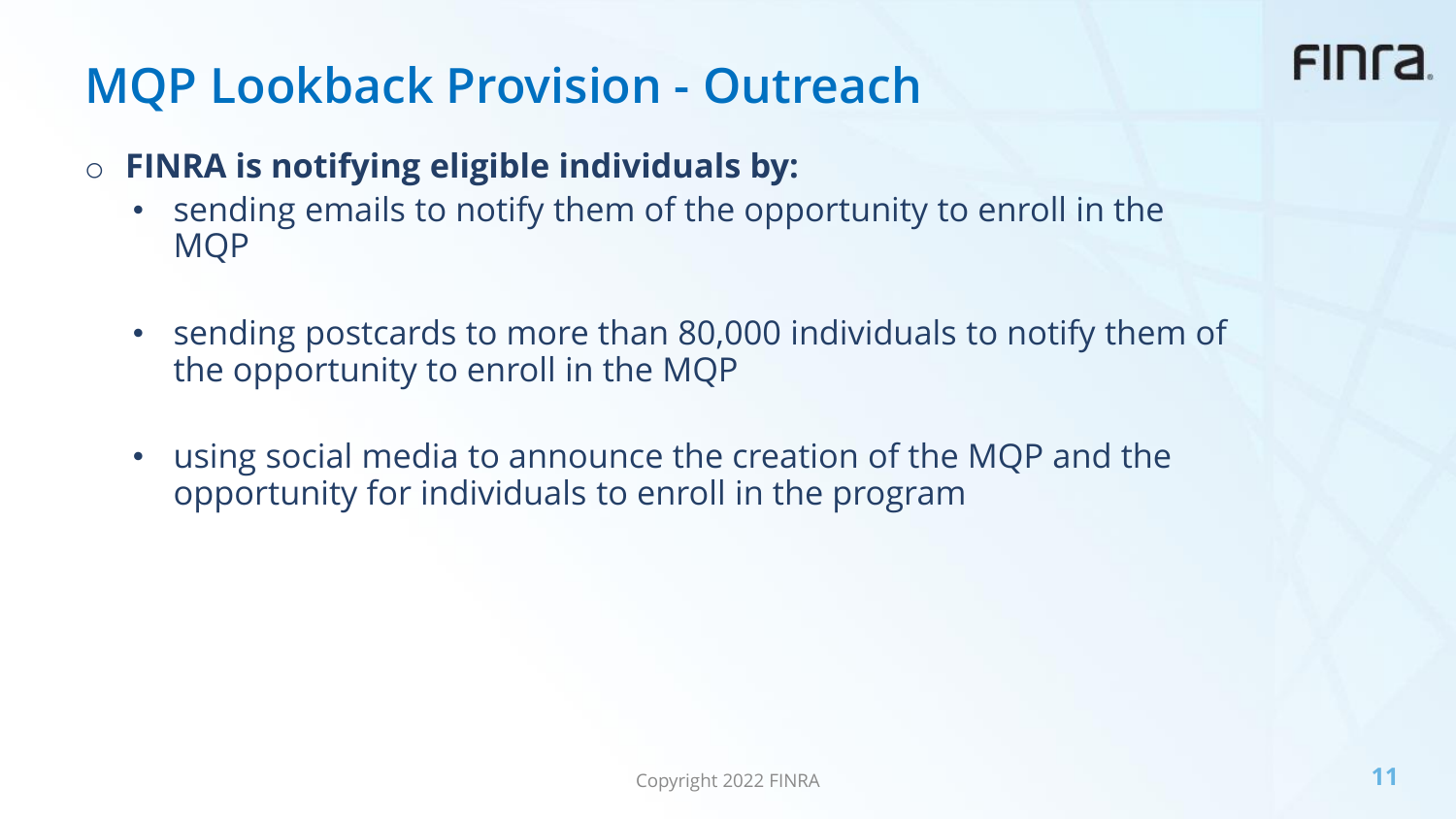#### **MQP Participation Conditions**

- o **Individuals must pay \$100 participation fee each year**
- o **Individual must complete CE (Regulatory Element and Practical Element) by December 31 of each year**
- o **Individuals who become subject to a statutory disqualification while in the MQP may not continue in the MQP**
- o **MQP participants who becomes CE inactive for two consecutive years while in the program may not continue in the program**
- o **MQP participants have up to five years to reassociate with a member firm without having to requalify by exam or obtain an exam waiver**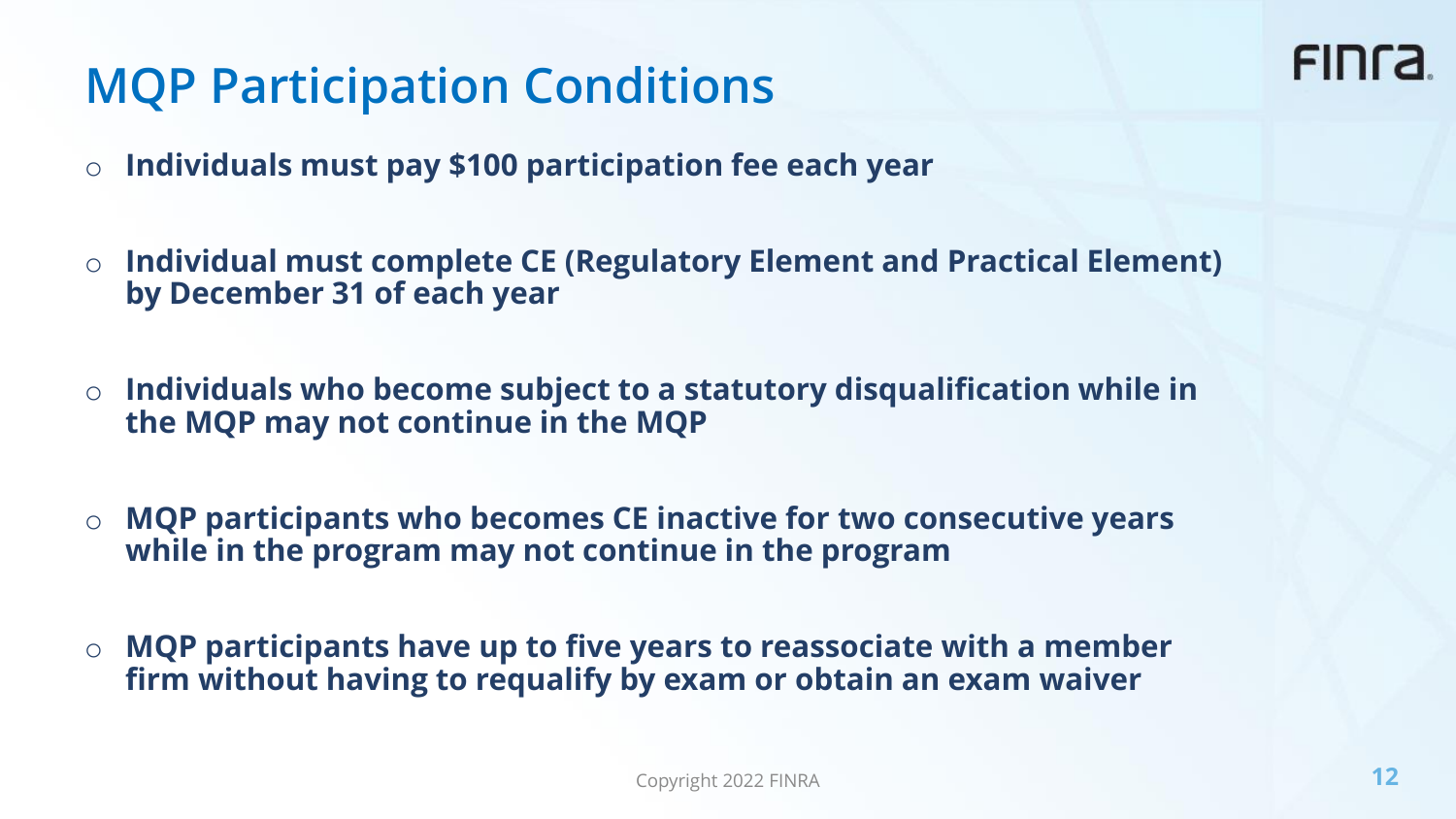#### **MQP and FinPro**

- o **Individuals who wish to enroll in the MQP must have an active FinPro account**
- o **Individuals must enroll in and pay for the MQP through their FinPro account**
- o **Individuals will be able to access their annual MQP learning through FinPro.**
- o **Individuals also will be able to track their MQP learning progress through FinPro.**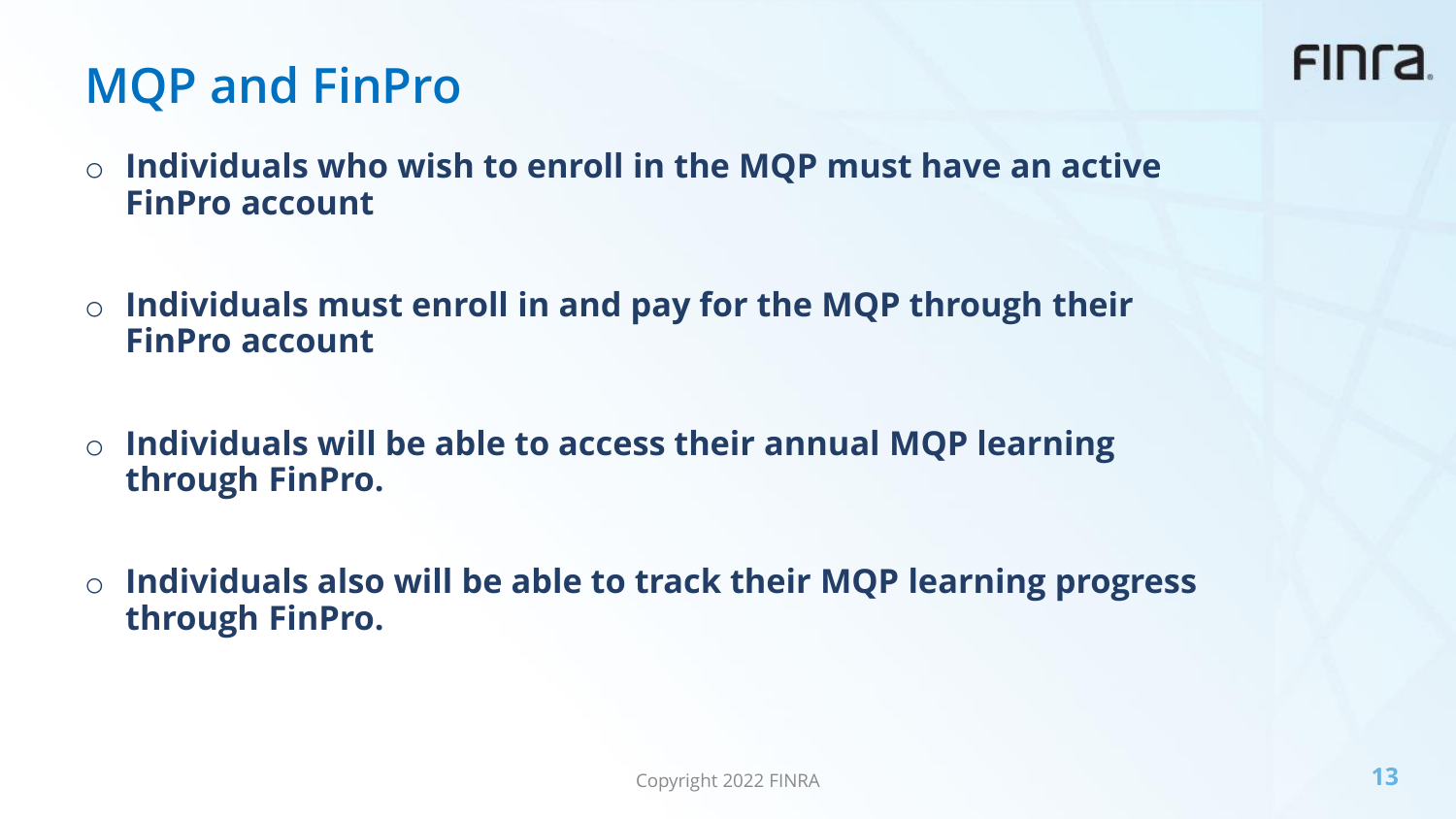#### **MQP Participation**

- o **The MQP is a program for terminated and partially terminated individuals. Member firms do not have a responsibility to enroll individuals in the MQP.**
- o **For individuals with a FinPro account, the Form U5 notification sent to the individual's personal email is being updated to make reference to the availability of the MQP to eligible individuals.**
- o **On and after March 15, 2022, exam validity dates in FINRA Gateway will be updated for MQP participants.**
- o **Additional changes in FINRA Gateway are being planned to reflect MQP participation.**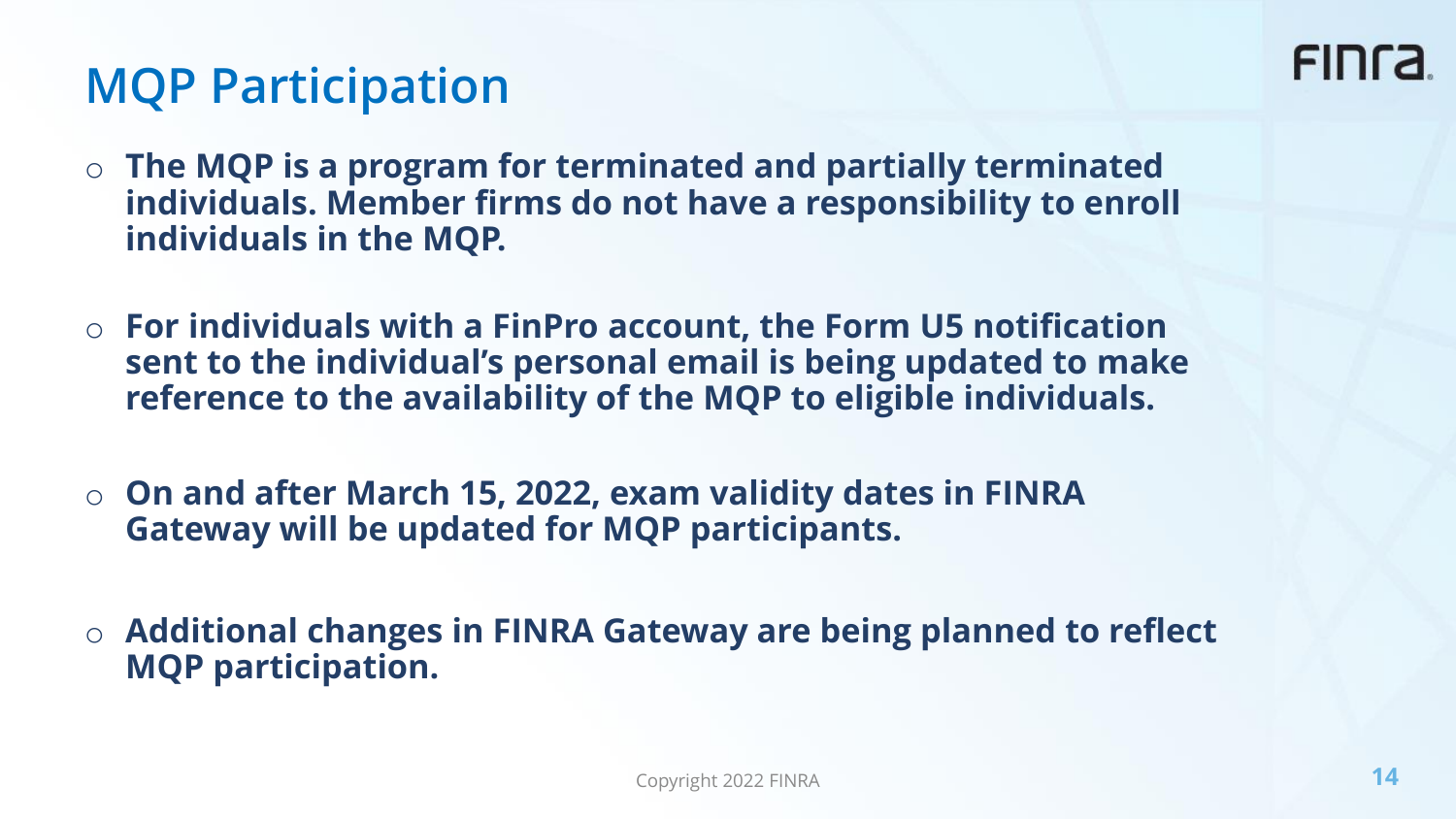#### **Resources**

#### FIN<sub>ra</sub>

**Regulatory Notice and FAQ:** 

www.finra.org/rules-guidance/notices/21-41

**CE Transformation Webpage:**  www.finra.org/cet

**Maintaining Qualifications Program Webpage:**  www.finra.org/mqp

**CE Council Website:**  www.cecouncil.org